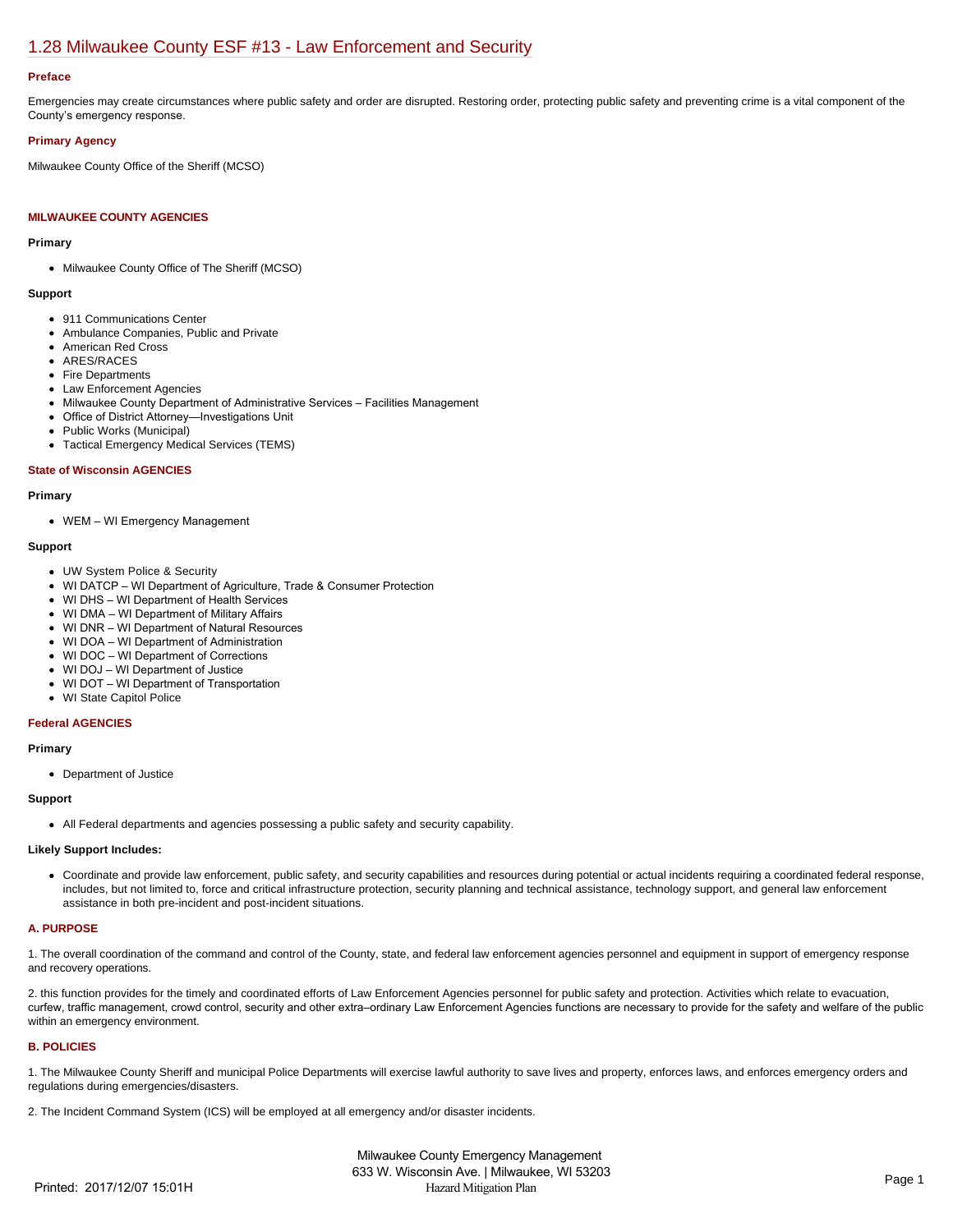## **PRIMARY DEPARTMENT RESPONSIBILITIES/TASKS BY PHASE**

# **MILWAUKEE COUNTY OFFICE OF THE SHERIFF (MCSO)**

|                      | Work with the Office of Emergency Management to:                                                                                                                                                                                                                                                                                                                                                                                                                |
|----------------------|-----------------------------------------------------------------------------------------------------------------------------------------------------------------------------------------------------------------------------------------------------------------------------------------------------------------------------------------------------------------------------------------------------------------------------------------------------------------|
| <b>Pre-Emergency</b> | . Maintain this Emergency Support Function (ESF).<br>2. Maintain inventories of resources and equipment.<br>3. Participate in drills, exercises.<br>4. Develop emergency action checklists.<br>5. Develop procedures and policies for use in dealing with civil disorders, terrorist activity, and other Law Enforcement Agencies–intensive<br>emergencies.<br>6. Develop, maintain mutual aid agreements; refer to Suburban Mutual Aid Response Teams (SMART). |

| <b>Emergency</b> | 1. When notified of an emergency situation, send response teams/personnel, equipment, and vehicles to the emergency scene or other<br>location, as requested.                                                                                                                                                                                                                                                                                                                                                                                                                                                                                                                                                                                      |
|------------------|----------------------------------------------------------------------------------------------------------------------------------------------------------------------------------------------------------------------------------------------------------------------------------------------------------------------------------------------------------------------------------------------------------------------------------------------------------------------------------------------------------------------------------------------------------------------------------------------------------------------------------------------------------------------------------------------------------------------------------------------------|
|                  | • Utilize lawful authority to maintain law and order.                                                                                                                                                                                                                                                                                                                                                                                                                                                                                                                                                                                                                                                                                              |
|                  | 2. Notify the EOC of the situation, if the original notification did not come from the EOC.<br>3. Manage Law Enforcement Agencies resources and direct Law Enforcement Agencies field operations. Duties may include:                                                                                                                                                                                                                                                                                                                                                                                                                                                                                                                              |
|                  | • a. Enforce emergency orders.<br>• b. Provide mobile units for warning operations.<br>• c. Augment emergency communications.<br>• d. Direct and control traffic during emergency operations.<br>• e. Crowd control.<br>$\bullet$ f. First aid.<br>• g. Search and rescue.<br>• h. Support damage assessment activities.<br>• i. Deploy personnel to provide security for emergency teams (Fire and EMS) operating in hostile or potentially hostile environments.<br>• <i>i.</i> Provide security to key facilities: incident sites, critical facilities, damaged property, mass care/shelter sites and staging areas.<br>• k. Provide security in the area affected by the emergency to protect public and private property.<br>• I. Evacuation: |
|                  | (1) Assist in the evacuation of people at risk in and around the emergency scene.<br>(2) Provide security, patrol evacuated areas.<br>(3) Control access to the scene of the emergency or the area that has been evacuated.                                                                                                                                                                                                                                                                                                                                                                                                                                                                                                                        |
|                  | • m. Support other public safety activities as required.<br>• n. Request assistance through the state Law Enforcement Agencies mutual aid system as necessary.                                                                                                                                                                                                                                                                                                                                                                                                                                                                                                                                                                                     |
|                  | 4. Hazardous Materials Response:                                                                                                                                                                                                                                                                                                                                                                                                                                                                                                                                                                                                                                                                                                                   |
|                  | • a. Law Enforcement Agencies units responding to a hazardous material incident will ensure that they have a full understanding of the<br>Incident Commander's assessment of the situation and that they take full and proper precautions to protect themselves.<br>• b. Only personnel having proper training and equipment should be deployed to a hazardous material incident.                                                                                                                                                                                                                                                                                                                                                                  |
|                  | 5. When notified, report to the Milwaukee County EOC.                                                                                                                                                                                                                                                                                                                                                                                                                                                                                                                                                                                                                                                                                              |